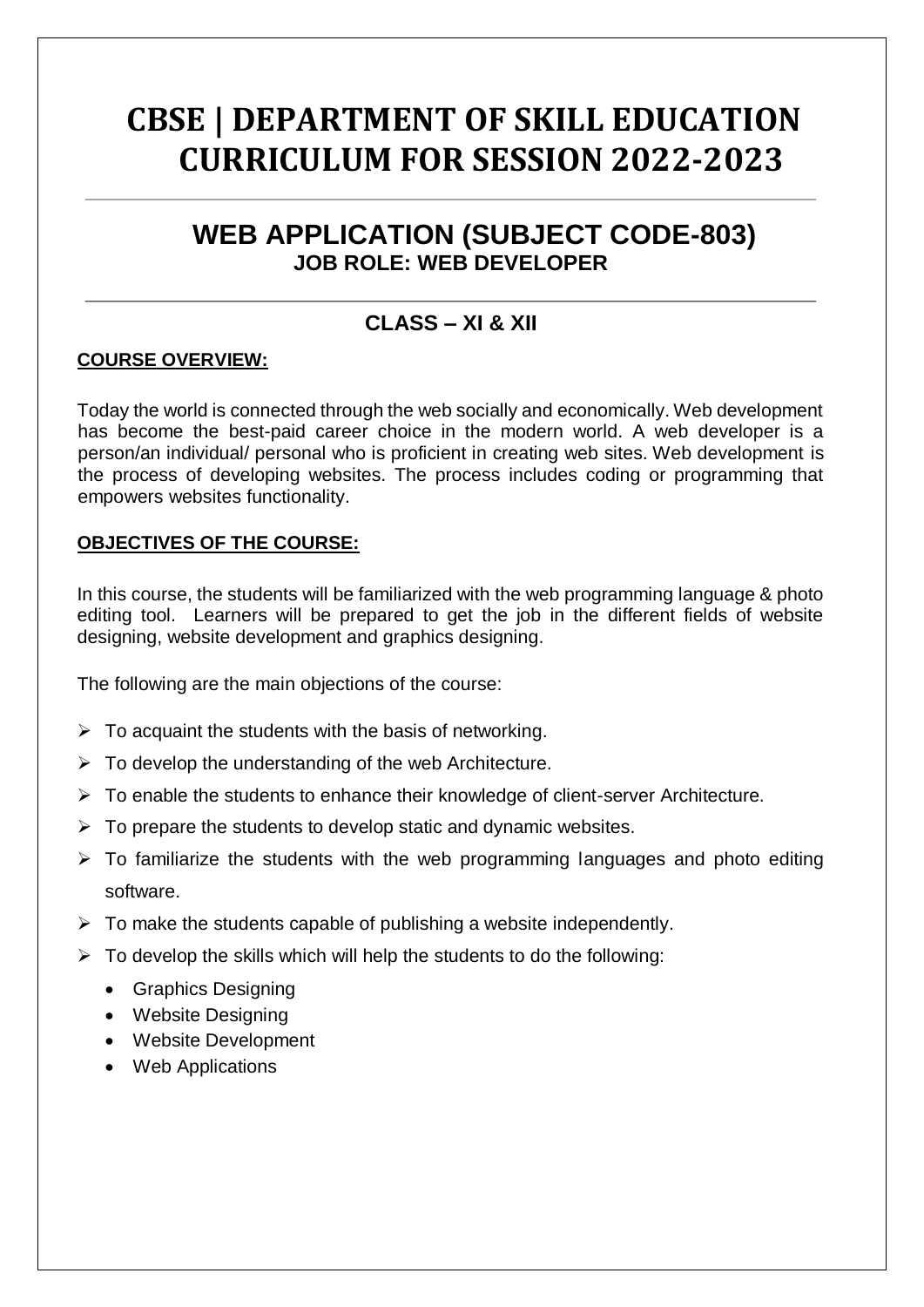#### **SALIENT FEATURES OF THE COURSE:**

Web development is an emerging industry worldwide. It is developing at a very fast pace. Web application is a short term job oriented course. This course will enable the learners to understand the web development process and technique.

The importance of the course:

- $\triangleright$  It helps the organization to develop their own website.
- $\triangleright$  It generates job opportunities in the field of internet and web development.
- $\triangleright$  Useful for promoting business and products.
- $\triangleright$  It connects the individual or an organization on a web server.
- $\triangleright$  It is used in all kinds of sectors i.e. education, Industry, ecommerce, Banking, Marketing, to enhance the functionalities of the organizations.

#### **SCHEME OF UNITS**

This course is a planned sequence of instructions consisting of units meant for developing employability and vocational competencies of students of Class XI opting for skill subject along with other education subjects.

The unit-wise distribution of hours and marks is given overleaf: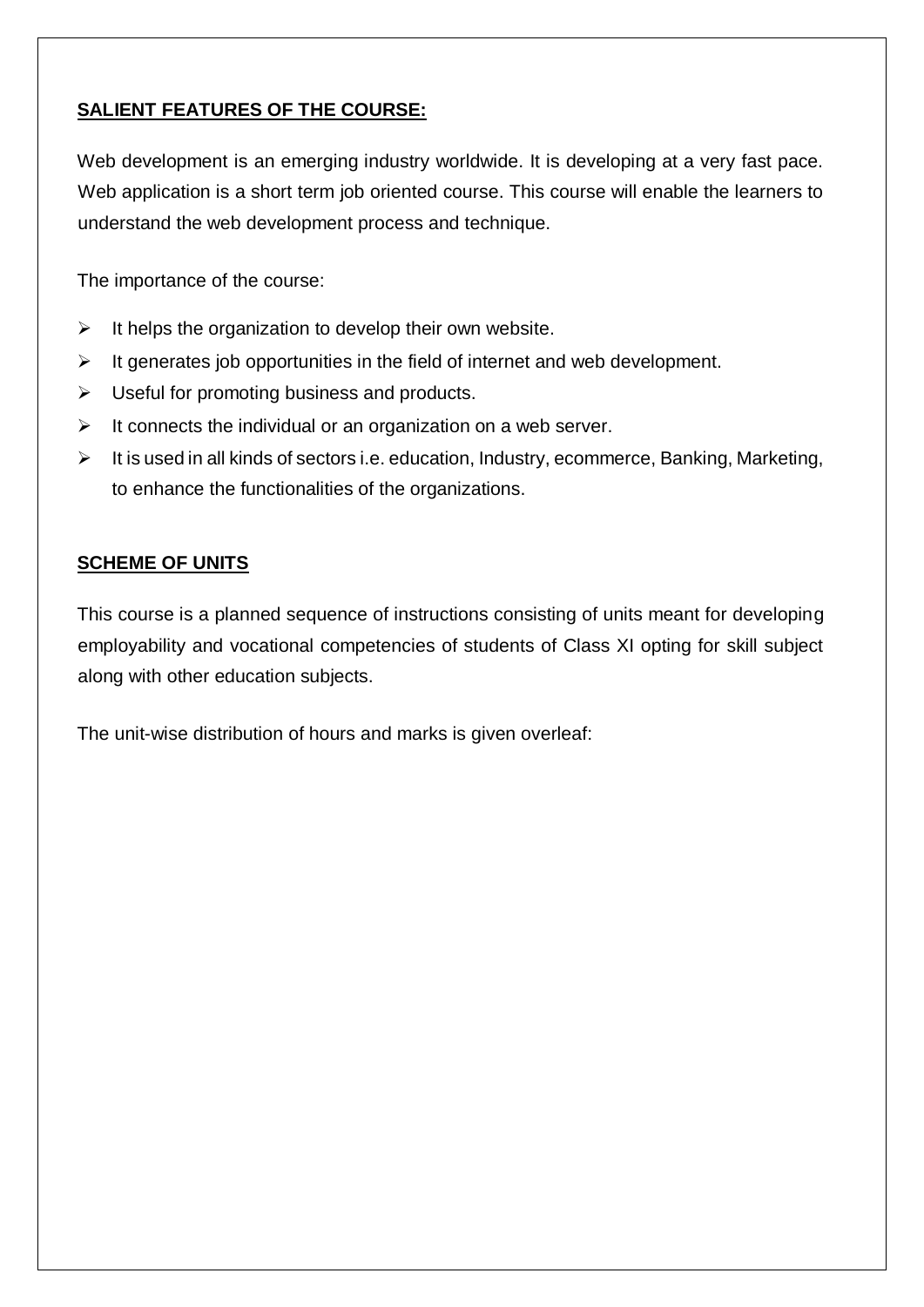## WEB APPLICATION (SUBJECT CODE-803) CLASS – XI (SESSION 2022-2023)

 **Total Marks: 100 (Theory-60 + Practical-40)**

|            | <b>UNITS</b>                                                                 |               | <b>NO. OF HOURS</b><br>for Theory and<br><b>Practical</b> | <b>MAX. MARKS for</b><br><b>Theory and</b><br><b>Practical</b> |  |
|------------|------------------------------------------------------------------------------|---------------|-----------------------------------------------------------|----------------------------------------------------------------|--|
|            | <b>Employability Skills</b>                                                  |               |                                                           |                                                                |  |
|            | Unit 1: Communication Skills-III                                             |               | 10                                                        | $\overline{2}$                                                 |  |
| ⋖          | Unit 2: Self-Management Skills-III                                           |               | 10                                                        | $\overline{2}$                                                 |  |
| PART       | Unit 3 : ICT Skills-III                                                      |               | 10                                                        | $\overline{2}$                                                 |  |
|            | Unit 4 : Entrepreneurial Skills-III                                          |               | 15                                                        | $\overline{2}$                                                 |  |
|            | Unit 5 : Green Skills-III                                                    |               | 05                                                        | $\overline{2}$                                                 |  |
|            | <b>Total</b>                                                                 |               | 50                                                        | 10                                                             |  |
|            | <b>Subject Specific Skills</b>                                               | <b>Theory</b> | <b>Practical</b>                                          | <b>Marks</b>                                                   |  |
| മ          | Unit 1: Basics of Networking and Web<br>Architecture                         | 10            | 10                                                        | 10                                                             |  |
| PART       | Unit 2: Website Development using<br><b>HTML and CSS</b>                     | 35            | 50                                                        | 15                                                             |  |
|            | Unit 3: Multimedia Design- GIMP                                              | 20            | 25                                                        | 10                                                             |  |
|            | Unit 4: Introduction to Dynamic Websites<br>using JavaScript                 | 20            | 40                                                        | 15                                                             |  |
|            | <b>Total</b>                                                                 | 85            | 125                                                       | 50                                                             |  |
|            | <b>Practical Work</b>                                                        |               |                                                           |                                                                |  |
| ပ          | <b>Practical Examination</b>                                                 |               |                                                           | 15                                                             |  |
| ART        | <b>Practical File</b>                                                        |               |                                                           | 10                                                             |  |
| <u>َ م</u> | Viva Voce                                                                    |               |                                                           | 5                                                              |  |
|            | <b>Total</b>                                                                 |               |                                                           | 30                                                             |  |
| ≏<br>PART  | <b>Project Work/Field Visit/ Practical</b><br><b>File/ Student Portfolio</b> |               |                                                           | 10                                                             |  |
|            | <b>Total</b>                                                                 |               |                                                           | 10                                                             |  |
|            | <b>GRAND TOTAL</b>                                                           |               | 260                                                       | 100                                                            |  |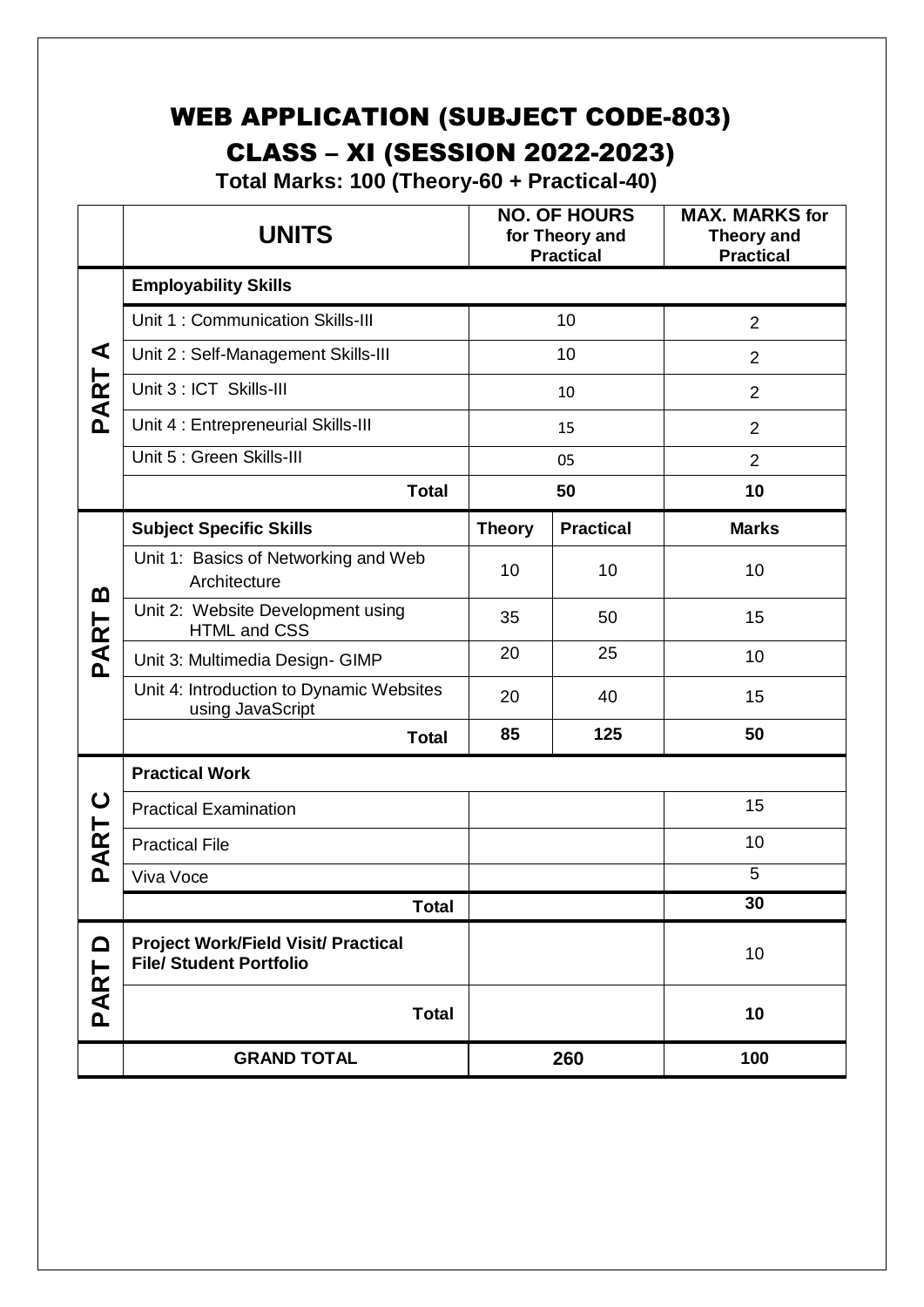### **DETAILED CURRICULUM/ TOPICS FOR CLASS XI**

#### **Part-A: EMPLOYABILITY SKILLS**

| <b>S. No.</b> | <b>Units</b>                                                | <b>Duration in Hours</b> |
|---------------|-------------------------------------------------------------|--------------------------|
| 1.            | Unit 1: Communication Skills-III                            | 10                       |
| 2.            | Unit 2: Self-management Skills-III                          | 10                       |
| 3.            | Unit 3: Information and Communication Technology Skills-III | 10                       |
| 4.            | Unit 4: Entrepreneurial Skills-III                          | 15                       |
| 5.            | Unit 5: Green Skills-III                                    | 05                       |
|               | <b>TOTAL DURATION</b>                                       | 50                       |

#### **NOTE: Detailed Curriculum/ Topics to be covered under Part A: Employability Skills can be downloaded from CBSE website**.

#### **Part-B – SUBJECT SPECIFIC SKILLS**

- Unit 1: Basics of Networking and Web Architecture
- Unit 2: Website Development using HTML and CSS
- Unit 3: Multimedia Design- GIMP
- Unit 4: Introduction to Dynamic Websites using JavaScript

#### **UNIT-1: BASICS OF NETWORKING AND WEB ARCHITECTURE**

| S.<br>NO. | <b>LEARNING</b><br><b>OUTCOMES</b>              | <b>THEORY</b>                                                                                                                                                                                                                                                                                                                                                                | <b>PRACTICAL</b>                                                                                                                                                                |
|-----------|-------------------------------------------------|------------------------------------------------------------------------------------------------------------------------------------------------------------------------------------------------------------------------------------------------------------------------------------------------------------------------------------------------------------------------------|---------------------------------------------------------------------------------------------------------------------------------------------------------------------------------|
| 1.        | Basics of<br>Networking and<br>Web Architecture | Basic network concepts<br>Internet, channel, Bandwidth,<br>Data Transfer Rate<br>Protocols: HTTP, FTP,<br>TCP/IP,<br>VoIP<br>Types of network: PAN, LAN,<br>MAN, WAN<br>Web Architecture: Types of<br>architecture- Client Server<br>Model, Three Tier Model,<br><b>Service Oriented Architectures</b><br>Web server, Web Client<br>Network threats and Security<br>measures | Identification of network<br>devices<br>Identification of types of<br>network in school and<br>other offices.<br>Demonstration of Client<br>Server Model in actual<br>websites. |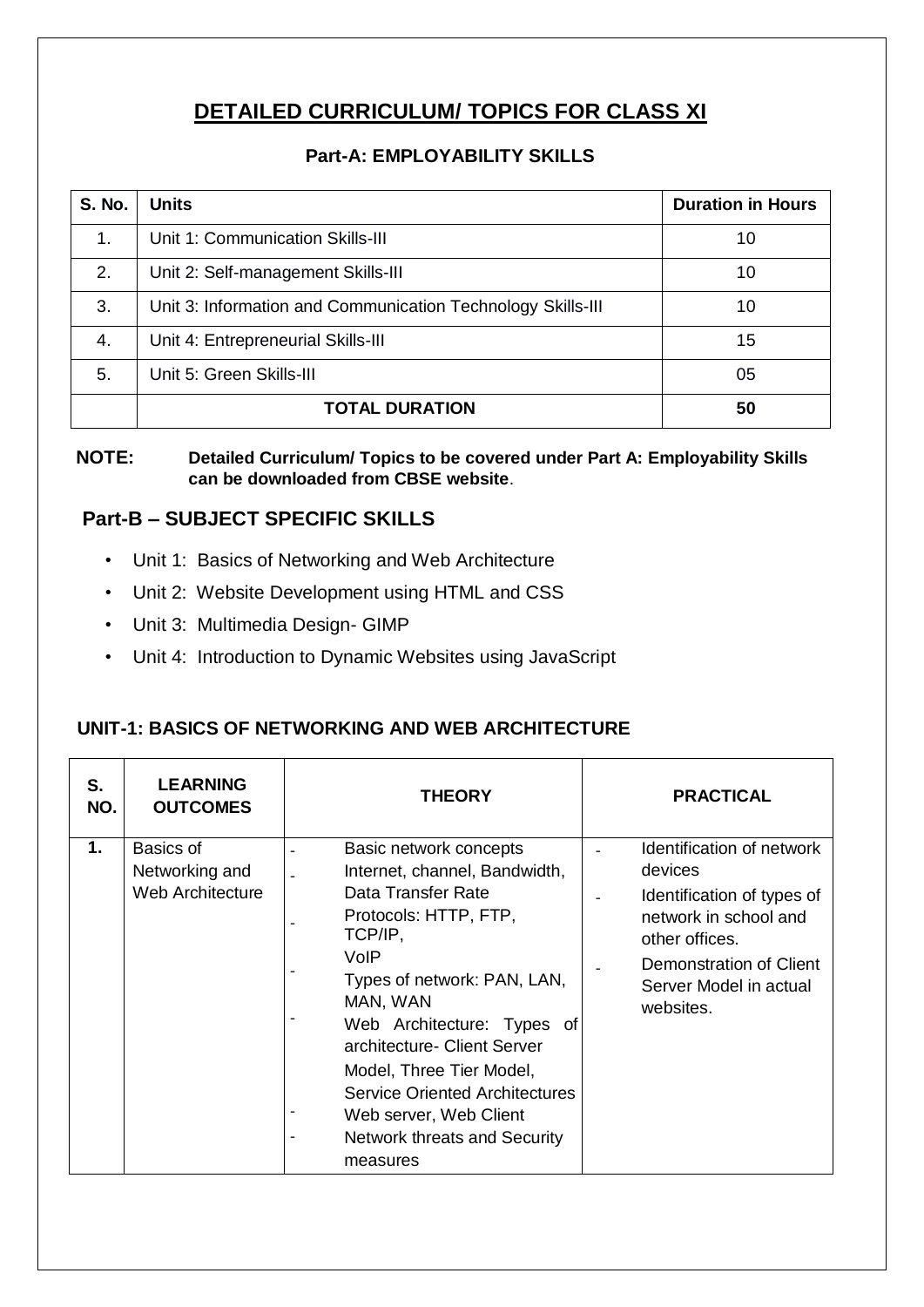#### **UNIT-2: WEBSITE DEVELOPMENT USING HTML AND CSS**

| S.<br>NO. | <b>LEARNING</b><br><b>OUTCOMES</b>                                                                                                                                                                                                                                                                                           | <b>THEORY</b>                                                                                                                                                                                                                                                                                                                            | <b>PRACTICAL</b>                                                                                                                                                                                                                                                                                                                  |
|-----------|------------------------------------------------------------------------------------------------------------------------------------------------------------------------------------------------------------------------------------------------------------------------------------------------------------------------------|------------------------------------------------------------------------------------------------------------------------------------------------------------------------------------------------------------------------------------------------------------------------------------------------------------------------------------------|-----------------------------------------------------------------------------------------------------------------------------------------------------------------------------------------------------------------------------------------------------------------------------------------------------------------------------------|
| 1.        | HTML:<br>Students would be able<br>to:<br>- Understand<br>basic<br>concepts of website<br>Differentiate between<br>$\overline{\phantom{a}}$<br>static and<br>dynamic<br>website<br>Analyse<br>static<br>websites<br>Appreciate<br>various<br>$\overline{\phantom{a}}$<br>tags in HTML<br>Create static website<br>using HTML | - Concept of website, its need and<br>purpose<br>- Types of websites: Static and<br>dynamic website<br>- Languages used for website<br>development<br>- HTML: basic tags, formatting tags,<br>Adding images, Lists<br>- Embedding multimedia in Web<br>pages<br>- Inserting tables<br>- Internal and External Linking<br>- Frames, Forms | Visit and appreciate<br>$\Box$<br>various websites<br>Identify and differentiate<br>$\overline{\phantom{a}}$<br>between static and<br>dynamic website<br>Web pages using<br>$\frac{1}{2}$<br>different HTML tags<br>Creating and linking<br>$\frac{1}{2}$<br>web pages<br>Creating small websites<br>using frames<br>Create forms |
| 2.        | <b>Cascading Style</b><br><b>Sheets:</b><br>Students will be able to:<br>- appreciate<br>advantages of<br>cascading style<br>sheets                                                                                                                                                                                          | - Basics of Cascading Style sheets<br>- Advantages of CSS<br>- External Style sheet<br>- Internal style sheet<br>- Inline style sheet<br>- CSS Syntax- Selector, Property,<br>Value<br>- Overriding, Comments, color,<br>background, Font, images                                                                                        | Creating simple CSS<br>$\overline{\phantom{a}}$<br>Using CSS in simple<br>$\frac{1}{2}$<br>Web pages<br>Creating website using<br>$\overline{\phantom{a}}$<br><b>CSS</b>                                                                                                                                                          |
| 3.        | <b>Publishing:</b><br>Students will be able<br>to: -<br>understand<br>$\qquad \qquad -$<br>requirements for<br>publishing a website<br>identify different<br>$\qquad \qquad -$<br>domains and domain<br>name system                                                                                                          | - Publishing: Introduction<br>- Introduction to Domain Naming<br>System (DNS)<br><b>DNS Server</b><br>- Domain Space Provider<br>- Domain Name registration process<br>and acquiring domain space<br>- Website Hosting<br>- Website publishing tools<br>- Publish a website                                                              | View different websites<br>and identify their<br>domain<br>Register a domain with<br><b>DNS Provider</b><br>Publish and host<br>$\overline{\phantom{a}}$<br>website                                                                                                                                                               |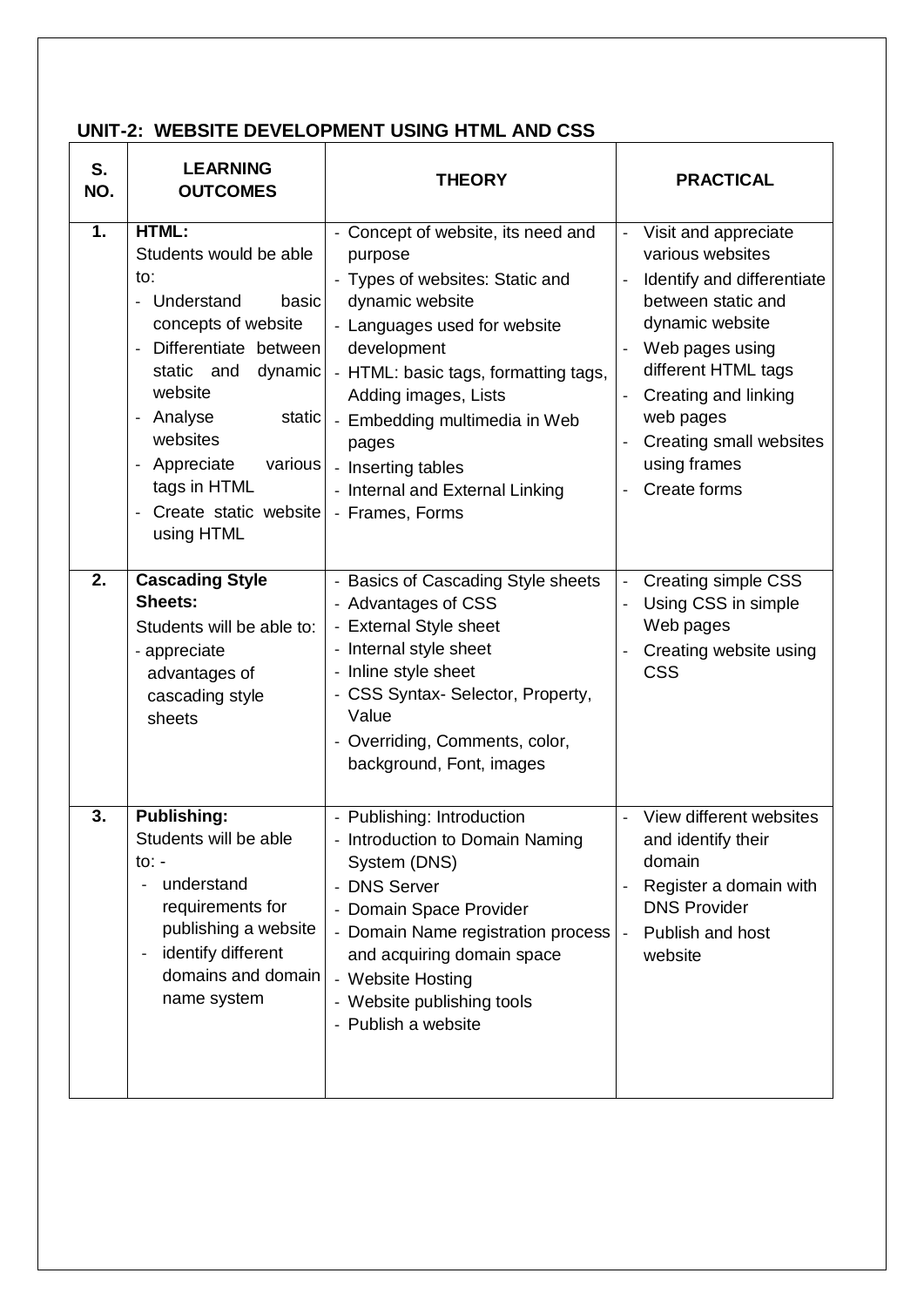#### **UNIT-3: MULTIMEDIA DESIGN- GIMP**

| S.<br>NO.      | <b>LEARNING</b><br><b>OUTCOMES</b>                                                                                                                                                                                                                                                                                                                            | <b>THEORY</b>                                                                                                                                                                                                                                                                                                                                                                                    | <b>PRACTICAL</b>                                                                                                                                                                                                                                                                                                                                   |
|----------------|---------------------------------------------------------------------------------------------------------------------------------------------------------------------------------------------------------------------------------------------------------------------------------------------------------------------------------------------------------------|--------------------------------------------------------------------------------------------------------------------------------------------------------------------------------------------------------------------------------------------------------------------------------------------------------------------------------------------------------------------------------------------------|----------------------------------------------------------------------------------------------------------------------------------------------------------------------------------------------------------------------------------------------------------------------------------------------------------------------------------------------------|
| 1 <sub>1</sub> | Students would be<br>able to: $-$<br>Appreciate<br>interface of GIMP<br>Understand and<br>use drawing tools,<br>selections<br>Appreciate different<br>color modes<br>Create and edit<br>$\overline{a}$<br>images<br>Appreciate and use<br>$\overline{a}$<br>filters and layers<br>Develop skill to<br>$\overline{\phantom{0}}$<br>create and edit an<br>image | Gimp as a graphics tool Gimp<br>interface, color modes,<br>Toolbox: selection tools, paint<br>tools, transform, color tools,<br>foreground, background.<br>Creating and editing images<br>Filter tools like Blur,<br>Enhance, Distort, Light and<br>shadow, Noise, edge<br>detection, artistic filters, décor,<br>map, render, alpha etc.<br>Layers: creating, rearranging<br>and masking layers | working in GIMP window,<br>understand Interface using<br>drawing tools and selection<br>like<br>tools<br>rectangle,<br>intelligent scissors, ellipse<br>etc. creating and editing<br>images<br>image enhancement<br>using<br>filters.<br>different<br>creating<br>layers, rearranging<br>layers,<br>using Layers to merge and<br>create new images |

#### **UNIT-4: INTRODUCTION TO DYNAMIC WEBSITES USING JAVASCRIPT**

| S.<br>NO. | <b>LEARNING OUTCOMES</b>                                                                                                                                                                                                                                                                                                                                                                           | <b>THEORY</b>                                                                                                                                                                            | <b>PRACTICAL</b> |
|-----------|----------------------------------------------------------------------------------------------------------------------------------------------------------------------------------------------------------------------------------------------------------------------------------------------------------------------------------------------------------------------------------------------------|------------------------------------------------------------------------------------------------------------------------------------------------------------------------------------------|------------------|
| 1.        | Students would be able<br>to: $-$<br>Analyze limitations of  -<br>static websites<br>Understand dynamic<br>$\qquad \qquad -$<br>websites and their<br>need<br>Understand Basics of<br>$\overline{\phantom{a}}$<br><b>JavaScript</b><br>Appreciate<br>$\overline{\phantom{a}}$<br>advantages and<br>features of<br><b>JavaScript</b><br>Develop interactive<br>web pages using<br><b>JavaScript</b> | Limitations of static websites<br>Dynamic websites Features of<br>JavaScript, extension of<br>JavaScript Syntax of JavaScript,<br>data types, operators, variables,<br><script></script> |                  |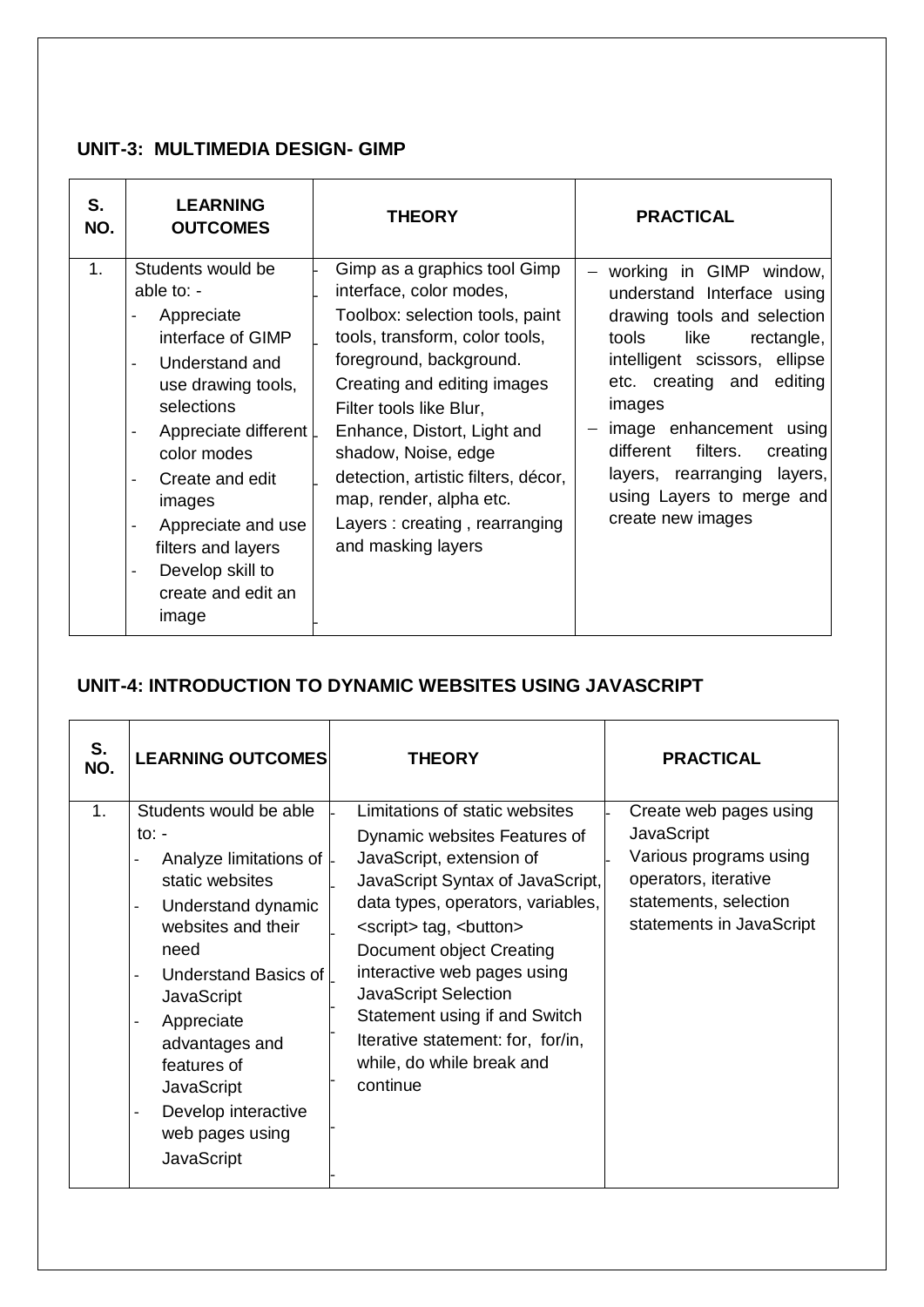## WEB APPLICATION (SUBJECT CODE-803) CLASS – XII (SESSION 2022-2023)

 **Total Marks: 100 (Theory-60 + Practical-40)**

|                   | <b>UNITS</b>                                                                                                                                                                                                           |               | <b>NO. OF HOURS</b><br>for Theory and<br><b>Practical</b> | <b>MAX. MARKS</b><br>for Theory and<br><b>Practical</b> |
|-------------------|------------------------------------------------------------------------------------------------------------------------------------------------------------------------------------------------------------------------|---------------|-----------------------------------------------------------|---------------------------------------------------------|
|                   | <b>Employability Skills</b>                                                                                                                                                                                            |               |                                                           |                                                         |
|                   | Unit 1: Communication Skills-IV*                                                                                                                                                                                       | 10            |                                                           |                                                         |
| ⋖                 | Unit 2: Self-Management Skills-IV                                                                                                                                                                                      |               | 10                                                        | 3                                                       |
| PART              | Unit 3 : ICT Skills-IV                                                                                                                                                                                                 |               | 10                                                        | 3                                                       |
|                   | Unit 4 : Entrepreneurial Skills-IV                                                                                                                                                                                     |               | 15                                                        | 4                                                       |
|                   | Unit 5 : Green Skills-IV *                                                                                                                                                                                             |               | 05                                                        |                                                         |
|                   | <b>Total</b>                                                                                                                                                                                                           |               | 50                                                        | 10                                                      |
|                   | <b>Subject Specific Skills</b>                                                                                                                                                                                         | <b>Theory</b> | <b>Practical</b>                                          | <b>Marks</b>                                            |
|                   | Unit 1: Movie Editing Tools                                                                                                                                                                                            | 10            | 25                                                        | 10                                                      |
| മ<br>PART         | Unit 2: Customizing and Embedding<br>Multimedia Components in Web Pages                                                                                                                                                | 25            | 20                                                        | 12                                                      |
|                   | Unit 3: Web Scripting - Java Script                                                                                                                                                                                    | 30            | 60                                                        | 20                                                      |
|                   | Unit 4: Work Integrated Learning IT-WA-II                                                                                                                                                                              | 20            | 20                                                        | 8                                                       |
|                   | <b>Total</b>                                                                                                                                                                                                           | 85            | 125                                                       | 50                                                      |
| ပ<br>PART         | <b>Practical Examination</b><br>Movie Editing Tools: (5 Marks)<br>$\bullet$<br>Customizing and Embedding,<br>$\bullet$<br>Multimedia, Components in Web Pages<br>$(05$ Marks)<br>Web Scripting - JavaScript (10 Marks) |               |                                                           | 20                                                      |
|                   | <b>Practical File</b>                                                                                                                                                                                                  |               |                                                           | 5                                                       |
|                   | Viva Voce                                                                                                                                                                                                              |               |                                                           | 5                                                       |
|                   | <b>Total</b>                                                                                                                                                                                                           |               |                                                           | 30                                                      |
| $\mathbf{\Omega}$ | <b>Project Work/Field Visit /Practical</b><br><b>File/ Student Portfolio</b>                                                                                                                                           |               |                                                           | 10                                                      |
| PART              | <b>Total</b>                                                                                                                                                                                                           |               |                                                           | 10                                                      |
|                   | <b>GRAND TOTAL</b>                                                                                                                                                                                                     |               | 260                                                       |                                                         |

**Note: \* marked units are to be assessed through Internal Assessment/ Student Activities. They are not to be assessed in Theory Exams**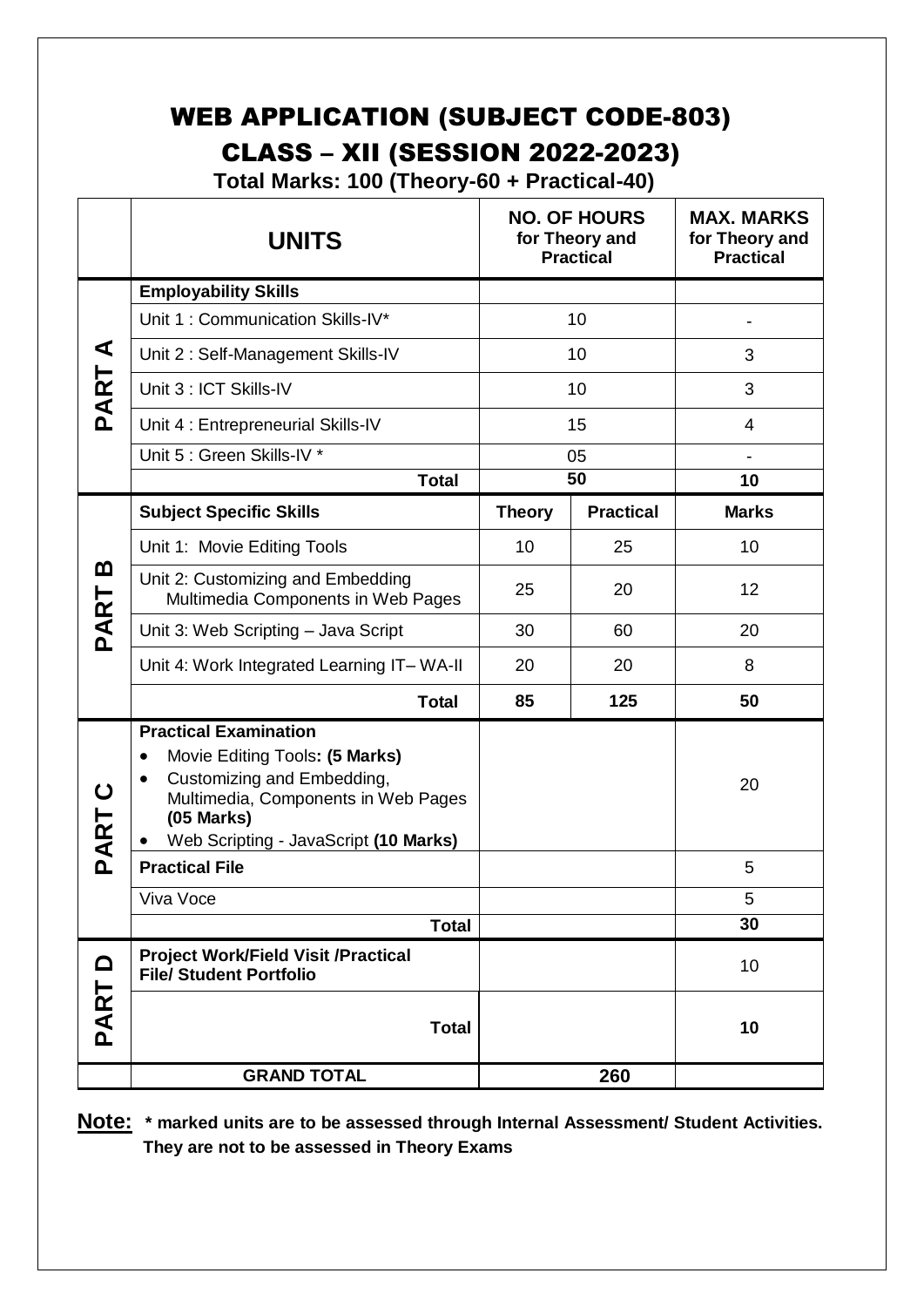## **DETAILED CURRICULUM/ TOPICS FOR CLASS XII**

#### **PART-A: EMPLOYABILITY SKILLS**

| <b>S. No.</b> | <b>Units</b>                                               | <b>Duration in Hours</b> |
|---------------|------------------------------------------------------------|--------------------------|
| 1.            | Unit 1: Communication Skills-IV *                          | 10                       |
| 2.            | Unit 2: Self-Management Skills-IV                          | 10                       |
| 3.            | Unit 3: Information and Communication Technology Skills-IV | 10                       |
| 4.            | Unit 4: Entrepreneurial Skills-IV                          | 15                       |
| 5.            | Unit 5: Green Skills-IV *                                  | 05                       |
|               | <b>TOTAL DURATION</b>                                      | 50                       |

**Note: \* marked units are to be assessed through Internal Assessment/ Student Activities. They are not to be assessed in Theory Exams** 

**The detailed curriculum/ topics to be covered under Part A: Employability Skills can be downloaded from CBSE website**.

#### **PART-B – SUBJECT SPECIFIC SKILLS:**

- Unit 1: Movie Editing Tools
- Unit 2: Customizing and Embedding Multimedia Components in Web Pages.
- Unit 3: Web Scripting Java Script
- Unit 4: Work Integrated Learning IT WA-II.

|               | <b>UNIT TITLE</b>                                                                                                                                                                                                                       | TOTAL<br><b>MARKS</b> |
|---------------|-----------------------------------------------------------------------------------------------------------------------------------------------------------------------------------------------------------------------------------------|-----------------------|
| <b>UNIT-1</b> | <b>Movie Editing Tools:</b><br>- Familiarization of Interface Components.<br>- Importing Pictures.<br>- Importing Audio and Video Files.<br>- Splitting and Joining Movie Clips.<br>- Adding Titles and publishing                      | 10                    |
| UNIT-2        | Customizing and Embedding Multimedia components in<br><b>Web Pages:</b><br>Compatible Multimedia file formats for Web Pages.<br>Embedding Audio file.<br>$\qquad \qquad \blacksquare$<br>Embedding Video file.<br>Embedding Flash file. | 12                    |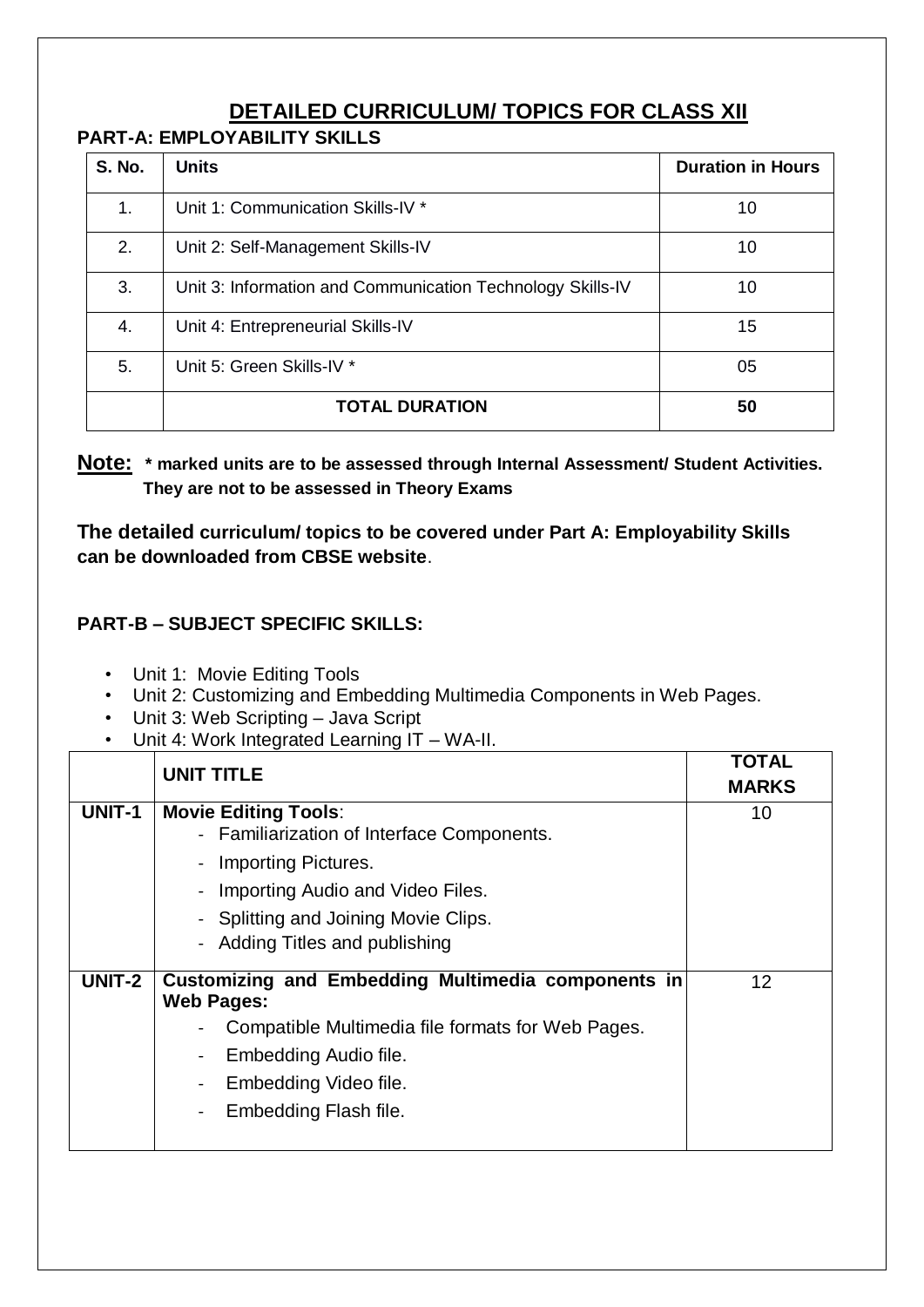|               | <b>UNIT TITLE</b>                                                            | <b>TOTAL</b><br><b>MARKS</b> |
|---------------|------------------------------------------------------------------------------|------------------------------|
| <b>UNIT-3</b> | <b>Web Scripting - JavaScript:</b>                                           | 20                           |
|               | Java Script review.<br>$\sim$                                                |                              |
|               | Functions -user defined.<br>÷.                                               |                              |
|               | String Object.                                                               |                              |
|               | Math Object.                                                                 |                              |
|               | Array Object.                                                                |                              |
|               | Events <sup>*</sup>                                                          |                              |
|               | Case Studies. *                                                              |                              |
| UNIT-4        | <b>Work Integrated Learning IT - WA-II:</b>                                  | 8                            |
|               | - Advanced Features of Web Design.                                           |                              |
|               | - Code view <sup>*</sup> , Add-ins / Snippets and <b>Page Transitions</b> *. |                              |
|               | - Dynamic Web templates.                                                     |                              |
|               | - SEO - Search Engine Optimization.                                          |                              |
|               | Forms - Advanced. *                                                          |                              |
|               | - Publishing web pages or Websites-I.                                        |                              |
|               | - Publishing web pages or websites-II.                                       |                              |
|               | - Authoring tools.                                                           |                              |
|               | - CSS templates.                                                             |                              |
|               | <b>TOTAL MARKS</b>                                                           | 50                           |

(\*NOTE: To be assessed in Practicals only. No question shall be asked from this portion in Theory Exams)

### **PART C: PRACTICAL SKILLS:**

| <b>DETAILS</b>                                                                                                                                                                                                     | <b>MARKS DISTRIBUTION</b> |
|--------------------------------------------------------------------------------------------------------------------------------------------------------------------------------------------------------------------|---------------------------|
| <b>Programs / Practical Questions</b><br>Movie Editing Tools (10 Marks)<br>$\blacksquare$<br>Customizing and Embedding,<br>Multimedia, Components in Web Pages (10 Marks)<br>Web Scripting - Java Script (5 Marks) | 25                        |
| <b>Project / Practical File</b>                                                                                                                                                                                    | 10                        |
| Viva Voce                                                                                                                                                                                                          | 05                        |
| <b>TOTAL MARKS</b>                                                                                                                                                                                                 | 40                        |